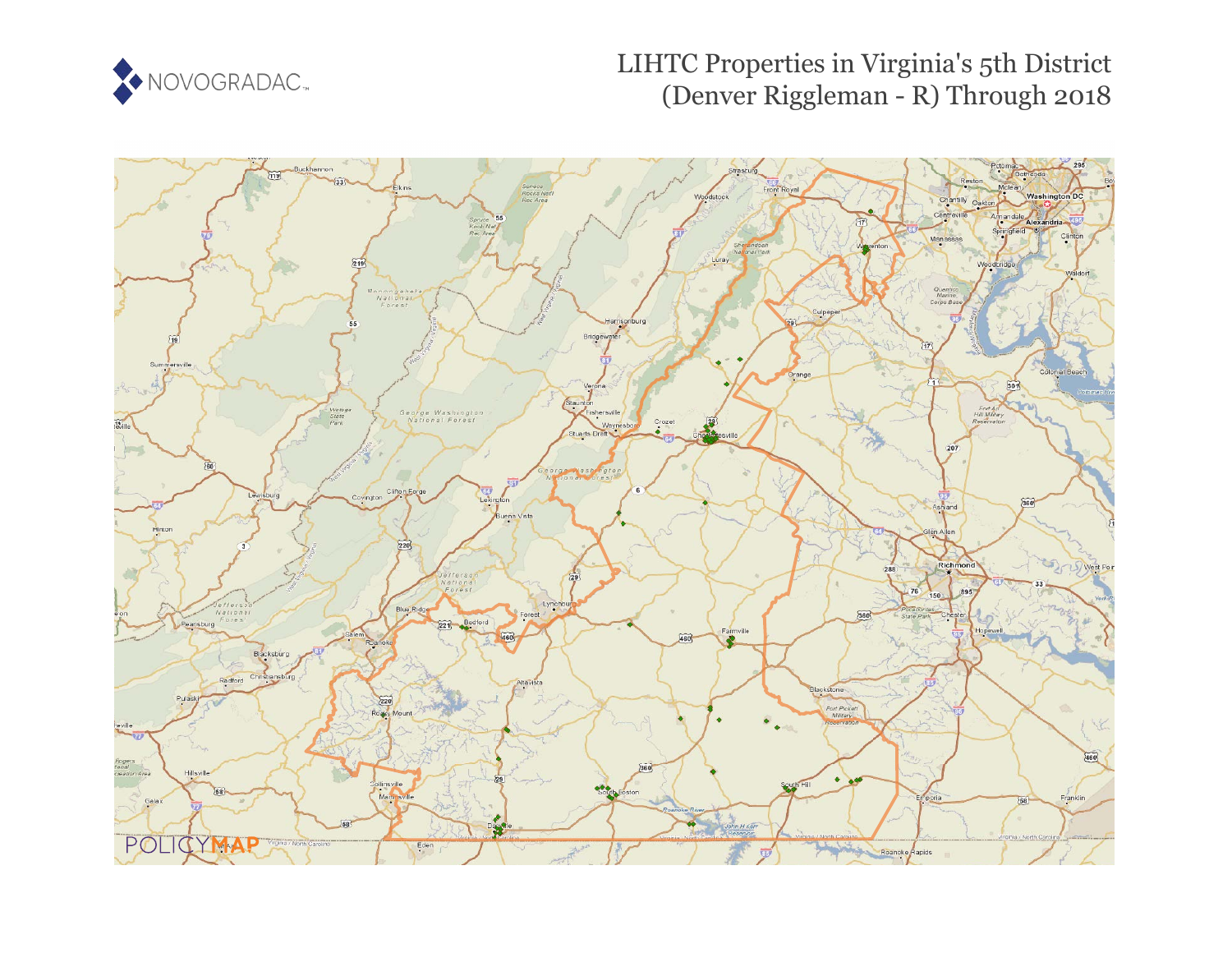| <b>Project Name</b>                         | <b>Address</b>                  | City                             | <b>State</b>           | <b>Zip Code</b> | Nonprofit<br><b>Sponsor</b> | <b>Allocation</b><br>Year | <b>Annual</b><br><b>Allocated</b><br><b>Amount</b> | <b>Year Placed</b><br>in Service | <b>Construction Type</b>                                | <b>Total</b><br><b>Units</b> | Low<br><b>Income</b><br><b>Units</b> | <b>Rent or</b><br><b>Income</b><br><b>Ceiling</b> | <b>Credit</b><br><b>Percentage</b> | Tax-<br><b>Exempt</b><br><b>Bond</b> | <b>HUD Multi-Family</b><br><b>Financing/Rental</b><br><b>Assistance</b> |
|---------------------------------------------|---------------------------------|----------------------------------|------------------------|-----------------|-----------------------------|---------------------------|----------------------------------------------------|----------------------------------|---------------------------------------------------------|------------------------------|--------------------------------------|---------------------------------------------------|------------------------------------|--------------------------------------|-------------------------------------------------------------------------|
| <b>RIVER WYND</b>                           | 605 RIVER WYND DR               | <b>CLARKSVILLE</b>               | VA                     | 23927           | $\mathbf{N}\mathbf{o}$      | 2001                      | \$229,245                                          | 2003                             | New Construction                                        | 40                           | 40                                   | 60% AMGI                                          | 70 % present<br>value              | $\rm No$                             | $\mathbf{N}\mathbf{o}$                                                  |
| <b>FRIENDSHIP COURT</b>                     | 418 GARRETT ST                  | CHARLOTTESVILL VA<br>$\mathbf E$ |                        | 22902           | Yes                         | 2002                      | \$543,866                                          | 2004                             | Acquisition and Rehab 150                               |                              | 150                                  | 60% AMGI                                          | 70 % present<br>value              | $\rm\, No$                           | $\mathbf{No}$                                                           |
| HUNT COUNTRY MANOR                          | 361 ROEBLING ST                 | <b>WARRENTON</b>                 | $\mathbf{V}\mathbf{A}$ | 20186           | $\mathbf{No}$               | 1999                      | \$87,252                                           | 2004                             | Both New Construction 56<br>and $A/R$                   |                              | ${\bf 55}$                           | 60% AMGI                                          | 30 % present<br>value              | Yes                                  | $\mathbf{N}\mathbf{o}$                                                  |
| LAWRENCEVILLE MANOR                         | 5012 WALNUT ST                  | LAWRENCEVILLE VA                 |                        |                 | No                          | 2002                      | \$98,942                                           | 2005                             | Acquisition and Rehab 24                                |                              | 24                                   | 60% AMGI                                          | 70 % present<br>value              | $\rm No$                             | No                                                                      |
| <b>PARK'S EDGE</b>                          | 191 WHITEWOOD RD                | CHARLOTTESVILL VA<br>E           |                        | 22901           | Yes                         | 2002                      | \$579,928                                          | 2005                             | Acquisition and Rehab 96                                |                              | 96                                   | <b>50% AMGI</b>                                   | 70 % present<br>value              | $\rm No$                             | No                                                                      |
| POPLAR RIDGE                                | 108 POPLAR RIDGE CT MADISON     |                                  | VA                     | 22727           | No                          | 1993                      | \$25,744                                           | 2005                             | New Construction                                        | 16                           | ${\bf 16}$                           | 60% AMGI                                          | $70\,\%$ present<br>value          | $\rm No$                             | No                                                                      |
| STANARDSVILLE VILLAGE<br>(BAILEY COURT)     | 1001 FORD AVE                   | STANARDSVILLE VA                 |                        | 22973           | Yes                         | 2014                      | \$197,040                                          | 2005                             | Acquisition and Rehab 32                                |                              | 32                                   | 60% AMGI                                          | 70 % present<br>value              | $\rm No$                             | No                                                                      |
| <b>CLEAR POND</b>                           | 153 LEVELTON ST                 | <b>DANVILLE</b>                  | VA                     | 24541           | No                          | 2004                      | \$445,532                                          | 2006                             | Acquisition and Rehab 106                               |                              | 106                                  | 60% AMGI                                          | 70 % present<br>value              | $\rm No$                             | Yes                                                                     |
| DAN RIVER CROSSING                          | 601 BRIDGE ST                   | <b>DANVILLE</b>                  | VA                     | 24541           | $\mathbf{No}$               | 2003                      | \$545,862                                          | 2006                             | Acquisition and Rehab 74                                |                              | 60                                   | 60% AMGI                                          | 70 % present<br>value              | $\rm No$                             | $\mathbf{No}$                                                           |
| <b>HONEYTREE</b>                            | 2313 HAMILTON BLVD SOUTH BOSTON |                                  | VA                     | 24592           | Yes                         | 2003                      | \$123,782                                          | 2006                             | Acquisition and Rehab 48                                |                              | 48                                   | 50% AMGI                                          | 70 % present<br>value              | No                                   | No                                                                      |
| <b>KEYSVILLE MANOR</b>                      | 150 MANOR DR                    | <b>KEYSVILLE</b>                 | VA                     | 23947           | $\mathbf{N}\mathbf{o}$      | 2004                      | \$100,063                                          | 2006                             | <b>New Construction</b>                                 | 24                           | 24                                   | 60% AMGI                                          | 70 % present<br>value              | $\rm No$                             | No                                                                      |
| RYAN SCHOOL                                 | 105 RYAN CIR                    | SHIPMAN                          | VA                     | 22971           | Yes                         | 2003                      | \$185,471                                          | 2006                             | New Construction                                        | 32                           | $31\,$                               | 50% AMGI                                          | 70 % present<br>value              | $\rm\, No$                           | No                                                                      |
| SEELAND ROAD ONE                            | 300B GRANT ST                   | <b>DANVILLE</b>                  | $\mathbf{V}\mathbf{A}$ | 24541           | Yes                         | 2003                      | \$242,918                                          | 2006                             | <b>New Construction</b>                                 | 31                           | $31\,$                               | 60% AMGI                                          | 70 % present<br>value              | $_{\rm No}$                          | Yes                                                                     |
| <b>GRANT STREET EXTENSION</b>               | 299 GARFIELD ST                 | <b>DANVILLE</b>                  | VA                     | 24541           | Yes                         | 2004                      | \$390,259                                          | 2007                             | <b>New Construction</b>                                 | 44                           | 44                                   | 60% AMGI                                          | 70 % present<br>value              | $\mathbf{No}$                        | Yes                                                                     |
| PARK VIEW AT SOUTH PANTOPS 210 S PANTOPS DR |                                 | CHARLOTTESVILL<br>E              | VA                     | 22911           | Yes                         | 2004                      | \$566,491                                          | 2007                             | Both New Construction 90<br>and $\mathrm{A}/\mathrm{R}$ |                              | $90\,$                               | <b>50% AMGI</b>                                   | 70 % present<br>value              | $\rm No$                             | Yes                                                                     |

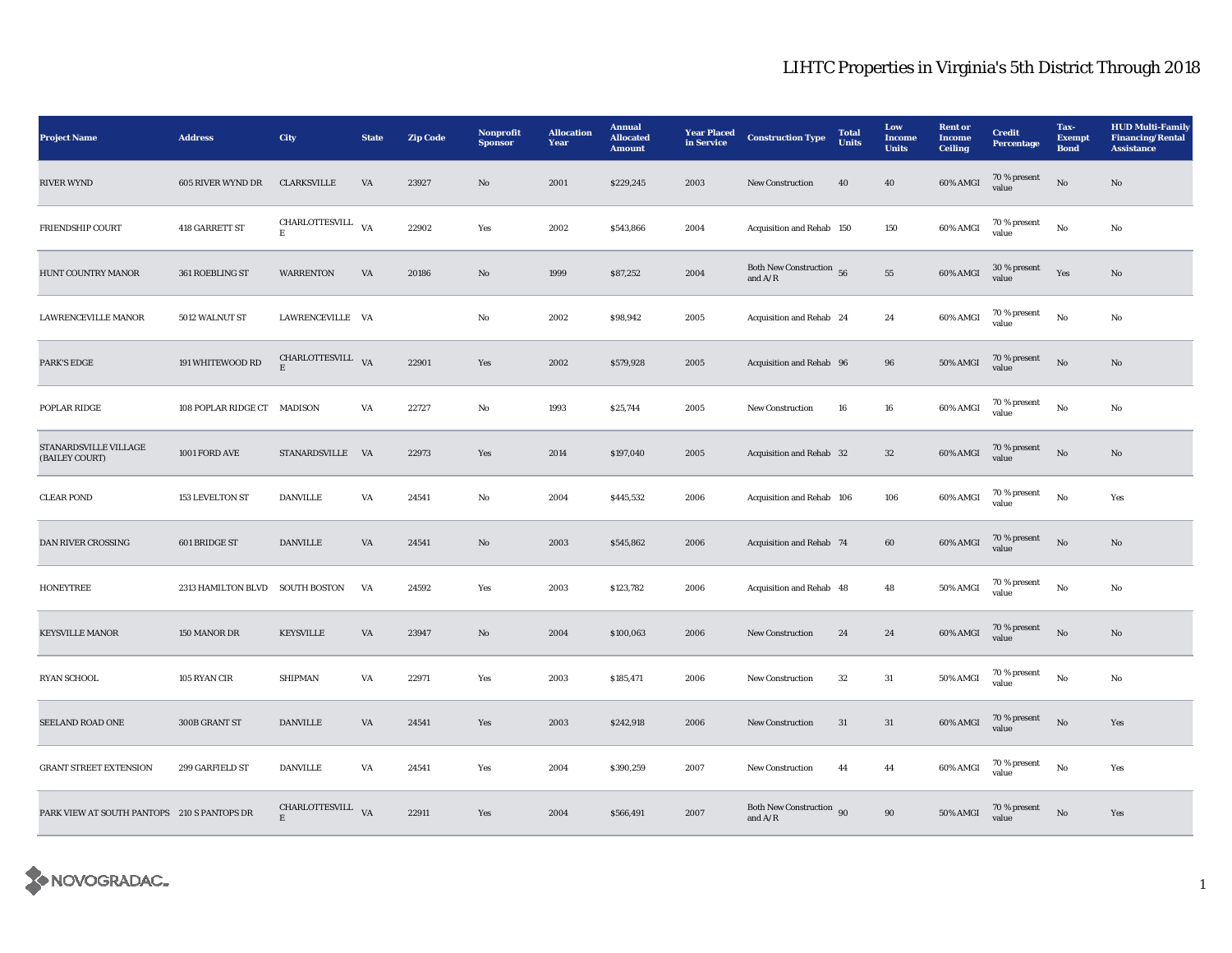| <b>Project Name</b>                            | <b>Address</b>                | City                                                                     | <b>State</b>           | <b>Zip Code</b> | Nonprofit<br><b>Sponsor</b> | <b>Allocation</b><br>Year | <b>Annual</b><br><b>Allocated</b><br><b>Amount</b> | <b>Year Placed</b><br>in Service | <b>Construction Type</b>                | <b>Total</b><br><b>Units</b> | Low<br>Income<br><b>Units</b> | <b>Rent</b> or<br>Income<br><b>Ceiling</b> | <b>Credit</b><br>Percentage | Tax-<br><b>Exempt</b><br><b>Bond</b> | <b>HUD Multi-Family</b><br><b>Financing/Rental</b><br><b>Assistance</b> |
|------------------------------------------------|-------------------------------|--------------------------------------------------------------------------|------------------------|-----------------|-----------------------------|---------------------------|----------------------------------------------------|----------------------------------|-----------------------------------------|------------------------------|-------------------------------|--------------------------------------------|-----------------------------|--------------------------------------|-------------------------------------------------------------------------|
| <b>JOHN EARLY</b>                              | 718 BLUE RIDGE AVE            | <b>BEDFORD</b>                                                           | VA                     | 24523           | Yes                         | 2006                      | \$257,790                                          | 2008                             | Acquisition and Rehab 78                |                              | 78                            | 50% AMGI                                   | 70 % present<br>value       | $\mathbf{N}\mathbf{o}$               | Yes                                                                     |
| <b>LYNN STREET LOFTS</b>                       | 614 LYNN ST                   | <b>DANVILLE</b>                                                          | VA                     | 24541           | $\mathbf{N}\mathbf{o}$      | 2006                      | \$365,218                                          | 2008                             | New Construction                        | 37                           | $37\,$                        | 60% AMGI                                   | 70 % present<br>value       | $\rm No$                             | $\mathbf{No}$                                                           |
| MEWS ON LITTLE HIGH STREET 1111 LITTLE HIGH ST |                               | CHARLOTTESVILL<br>E                                                      | VA                     | 22902           | Yes                         | 2006                      | \$376,656                                          | 2008                             | New Construction                        | 40                           | $39\,$                        | 60% AMGI                                   | 70 % present<br>value       | $_{\rm No}$                          | No                                                                      |
| MOFFETT MANOR                                  | 115 MANOR CT                  | <b>WARRENTON</b>                                                         | $\mathbf{V}\mathbf{A}$ | 20186           | Yes                         | 2005                      | \$683,642                                          | 2008                             | New Construction                        | $\bf{98}$                    | $\bf{98}$                     | 60% AMGI                                   | 70 % present<br>value       | $\mathbf{N}\mathbf{o}$               | $\mathbf{N}\mathbf{o}$                                                  |
| <b>VIRNITA COURT</b>                           | 800 ROSE HILL DR              | CHARLOTTESVILL VA<br>Е                                                   |                        | 22903           | Yes                         | 2005                      | \$51,458                                           | 2008                             | Acquisition and Rehab 16                |                              | $\boldsymbol{9}$              | <b>50% AMGI</b>                            | 70 % present<br>value       | $_{\rm No}$                          | No                                                                      |
| <b>WOODSIDE VILLAGE APTS</b>                   | 1321 PINEY FOREST RD DANVILLE |                                                                          | VA                     | 24540           |                             | 2009                      | $\$0$                                              | 2009                             | Acquisition and Rehab 160               |                              | 160                           | 60% AMGI TCEP only                         |                             |                                      |                                                                         |
| PARC CREST AT POPLAR FOREST 306 PARC CREST DR  |                               | <b>FARMVILLE</b>                                                         | VA                     | 23901           | No                          | 2007                      | \$402,905                                          | 2009                             | New Construction                        | 44                           | $\bf 44$                      | 60% AMGI                                   | $70$ % present value        | No                                   | No                                                                      |
| <b>TAYLOR LOFTS</b>                            | 340 FERRY ST                  | SOUTH BOSTON                                                             | VA                     | 24592           | Yes                         | 2006                      | \$403,167                                          | 2009                             | New Construction                        | 47                           | 47                            | 60% AMGI                                   | 70 % present<br>value       | $_{\rm No}$                          | No                                                                      |
| MEADOWS APTS (FARMVILLE)                       | 508 HYLAWN AVE                | <b>FARMVILLE</b>                                                         | $\mathbf{V}\mathbf{A}$ | 23901           | Yes                         | 2008                      | \$223,878                                          | 2009                             | New Construction                        | 40                           | 40                            | 60% AMGI                                   | 70 % present<br>value       | $\mathbf{N}\mathbf{o}$               | $\rm No$                                                                |
| <b>BLAINE SQUARE</b>                           | 306 SEELAND RD                | <b>DANVILLE</b>                                                          | VA                     | 24541           | Yes                         | 2007                      | \$418,262                                          | 2010                             | New Construction                        | 40                           | ${\bf 40}$                    | 60% AMGI                                   | $70\,\%$ present<br>value   | No                                   | $\mathbf{No}$                                                           |
| MONTICELLO VISTA                               | $1400$ MONTICELLO RD          | $\begin{array}{lll} \textbf{CHARLOTTESVILL} & & \textbf{VA} \end{array}$ |                        | 22902           | Yes                         | 2009                      | \$374,844                                          | 2010                             | Both New Construction $50$<br>and $A/R$ |                              | $50\,$                        | 50% AMGI                                   | 70 % present<br>value       | $\mathbf{N}\mathbf{o}$               | No                                                                      |
| <b>SOUTHWYCK HILLS APTS</b>                    | 114 N HILLS CT                | <b>DANVILLE</b>                                                          | $\mathsf{V}\mathsf{A}$ | 24541           | Yes                         | 2008                      | \$486,550                                          | 2010                             | Acquisition and Rehab 116               |                              | $116\,$                       | 60% AMGI                                   | 70 % present<br>value       | $\mathbf{N}\mathbf{o}$               | Yes                                                                     |
| WESTMORELAND & SCHOOLFIELI 540 GAY ST          |                               | <b>DANVILLE</b>                                                          | VA                     | 24541           | No                          | 2008                      | \$637,719                                          | 2011                             | Both New Construction 65<br>and $A/R$   |                              | $\bf 65$                      | 60% AMGI                                   | 70 % present<br>value       | $_{\rm No}$                          | Yes                                                                     |
| <b>CROZET MEADOWS</b>                          | 5784 MEADOWS DR               | ${\tt CROZET}$                                                           | VA                     | 22932           | Yes                         | 2008                      | \$378,871                                          | 2011                             | Both New Construction 66<br>and $A/R$   |                              | 66                            | 60% AMGI                                   | 70 % present<br>value       | $\rm No$                             | Yes                                                                     |
| <b>AUTUMNWOOD HEIGHTS</b>                      | 28 POWELL LN                  | <b>KEYSVILLE</b>                                                         | VA                     | 23947           | No                          | 2011                      | \$80,945                                           | 2012                             | New Construction                        | 40                           | 40                            | 60% AMGI                                   | 30 % present<br>value       | Yes                                  | No                                                                      |

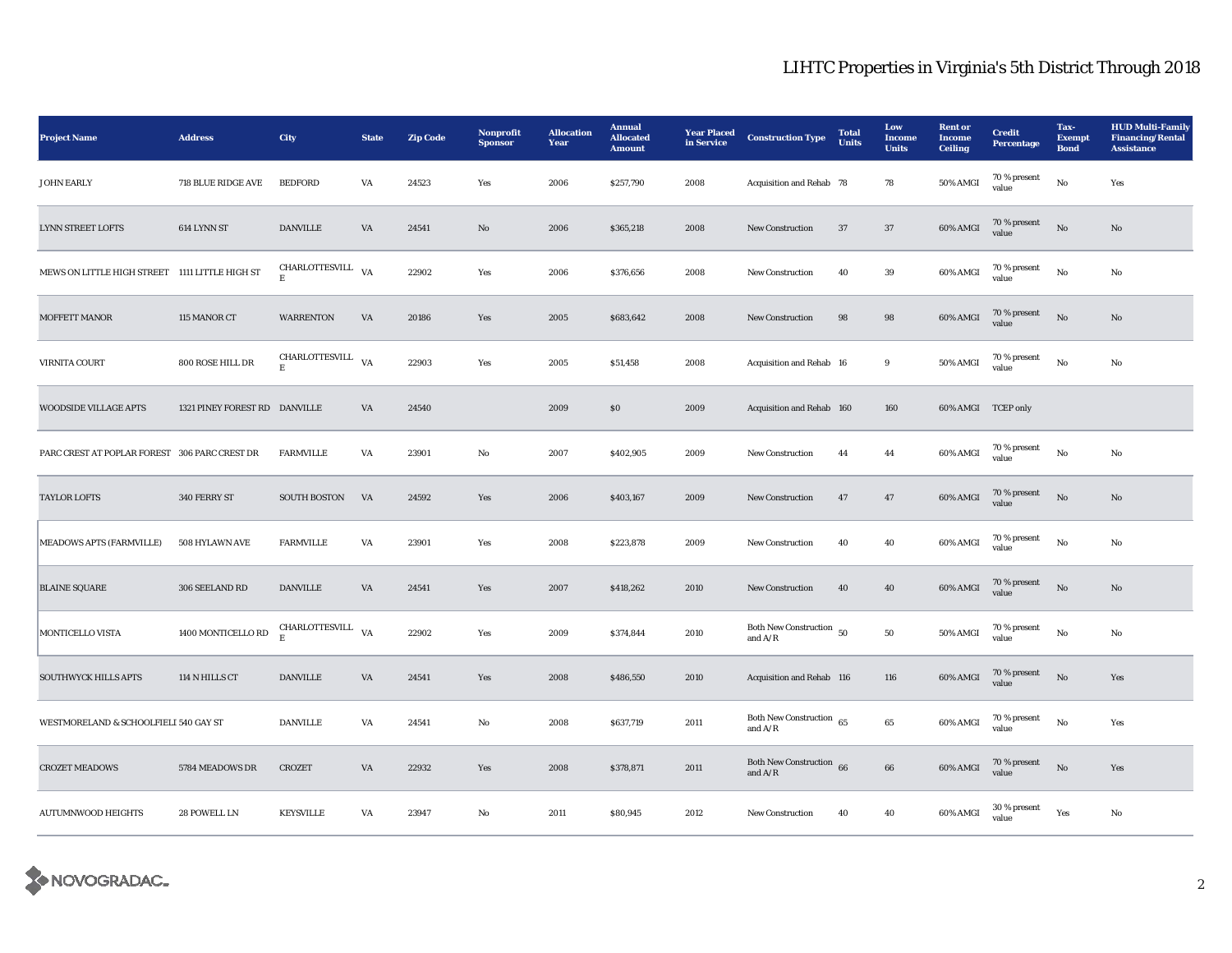| <b>Project Name</b>                          | <b>Address</b>                                                                           | City                             | <b>State</b> | <b>Zip Code</b> | Nonprofit<br><b>Sponsor</b> | <b>Allocation</b><br>Year | <b>Annual</b><br><b>Allocated</b><br><b>Amount</b> | <b>Year Placed</b><br>in Service | <b>Construction Type</b>              | <b>Total</b><br><b>Units</b> | Low<br>Income<br><b>Units</b> | <b>Rent or</b><br>Income<br><b>Ceiling</b> | <b>Credit</b><br><b>Percentage</b>   | Tax-<br><b>Exempt</b><br><b>Bond</b> | <b>HUD Multi-Family</b><br><b>Financing/Rental</b><br><b>Assistance</b> |
|----------------------------------------------|------------------------------------------------------------------------------------------|----------------------------------|--------------|-----------------|-----------------------------|---------------------------|----------------------------------------------------|----------------------------------|---------------------------------------|------------------------------|-------------------------------|--------------------------------------------|--------------------------------------|--------------------------------------|-------------------------------------------------------------------------|
| <b>BRUNSWICK COMMONS</b>                     | <b>34 BRUNSWICK</b><br><b>COMMONS CT</b>                                                 | LAWRENCEVILLE VA                 |              | 23868           | No                          | 2011                      | \$52,853                                           | 2012                             | New Construction                      | 24                           | 24                            | 60% AMGI                                   | 30 % present<br>value                | Yes                                  | $\rm No$                                                                |
| <b>CROSSINGS AT FOURTH &amp; PRE</b>         | 401 FOURTH ST NW                                                                         | CHARLOTTESVILL VA<br>$\mathbf E$ |              | 22903           | Yes                         | 2010                      | \$574,544                                          | 2012                             | New Construction                      | 60                           | $\bf{60}$                     | 60% AMGI                                   | 70 % present<br>value                | $_{\rm No}$                          | Yes                                                                     |
| DANVILLE FAMILY HOMES                        | 100 JOANIS DR                                                                            | <b>DANVILLE</b>                  | VA           | 24540           | Yes                         | 2009                      | \$0\$                                              | 2012                             | <b>New Construction</b>               | 40                           | 40                            | 50% AMGI TCEP only                         |                                      | No                                   | No                                                                      |
| SHORT 18TH STREET                            | 1412 SHORT 18TH ST                                                                       | CHARLOTTESVILL VA<br>$\mathbf E$ |              | 22902           | Yes                         | 2010                      | \$218,121                                          | 2012                             | Acquisition and Rehab 12              |                              | 12                            | 60% AMGI                                   | 70 % present<br>value                | $_{\rm No}$                          | No                                                                      |
| TREESDALE PARK                               | 1410 TREESDALE PARK CHARLOTTESVILL VA<br>${\rm LN}$                                      | $\mathbf E$                      |              | 22901           | $\mathbf{N}\mathbf{o}$      | 2009                      | \$680,864                                          | 2012                             | <b>New Construction</b>               | 88                           | 88                            | 60% AMGI                                   | $70\,\%$ present<br>value            | $\rm \bf No$                         | $\mathbf{N}\mathbf{o}$                                                  |
| <b>PARKVIEW GARDENS</b>                      | <b>216 PARKVIEW GDNS</b>                                                                 | <b>FARMVILLE</b>                 | VA           | 23901           | Yes                         | 2010                      | \$440,765                                          | 2013                             | Acquisition and Rehab 80              |                              | 79                            | 60% AMGI                                   | 70 % present<br>value                | $_{\rm No}$                          | Yes                                                                     |
| PIEDMONT LANE AT THE PLAINS 6399 PIEDMONT LN |                                                                                          | <b>THE PLAINS</b>                | VA           | 20198           | Yes                         | 2010                      | \$347,219                                          | 2013                             | <b>New Construction</b>               | 16                           | ${\bf 16}$                    | 60% AMGI                                   | 70 % present<br>value                | $\rm \bf No$                         | No                                                                      |
| <b>SCOTTSVILLE APTS</b>                      | 300 PAGE ST                                                                              | <b>SCOTTSVILLE</b>               | VA           | 24590           | Yes                         | 2011                      | \$99,000                                           | 2013                             | Acquisition and Rehab 34              |                              | 34                            | 60% AMGI                                   | 70 % present<br>value                | $_{\rm No}$                          | $\mathbf{No}$                                                           |
| <b>BLUE RIDGE COMMONS</b>                    | 746 PROSPECT AVE                                                                         | CHARLOTTESVILL VA<br>$\mathbf E$ |              | 22903           | Yes                         | 2012                      | \$654,281                                          | 2014                             | Acquisition and Rehab 202             |                              | 167                           | 60% AMGI                                   | 70 % present<br>value                | $\rm \bf No$                         | Yes                                                                     |
| <b>LOVINGSTON RIDGE APTS</b>                 | 9 RIDGE DR                                                                               | LOVINGSTON                       | VA           | 22949           | Yes                         | 2012                      | \$340,100                                          | 2014                             | <b>New Construction</b>               | 64                           | 64                            | <b>50% AMGI</b>                            | 70 % present<br>value                | $_{\rm No}$                          | No                                                                      |
| <b>STUART STREET HOMES</b>                   | 512 STUART ST                                                                            | <b>THE PLAINS</b>                | VA           | 20198           |                             | 2003                      | \$53,894                                           | Insufficient<br>Data             | Not Indicated                         | $6\phantom{.0}$              | 6                             |                                            | Not Indicated                        |                                      |                                                                         |
| 1316 EARLY ST                                | 1316 EARLY ST                                                                            | CHARLOTTESVILL VA<br>$\mathbf E$ |              | 22902           |                             | 1988                      | \$9,917                                            | 1988                             | New Construction                      | 6                            | 6                             |                                            | Both 30% and<br>70% present<br>value | No                                   |                                                                         |
| PLANTER'S WOODS II                           | 601 E FERRELL ST                                                                         | <b>SOUTH HILL</b>                | VA           | 23970           |                             | 1989                      | \$37,780                                           | 1990                             | New Construction                      | 22                           | $\bf{22}$                     |                                            | 30 % present<br>value                | $\rm No$                             |                                                                         |
| <b>WILTON FARM</b>                           | 1430 WILTON FARM RD $\begin{array}{ll} \text{CHARLOTTESVILL} \\ \text{E} \end{array}$ VA |                                  |              | 22911           | $_{\rm No}$                 | 1990                      | \$683,030                                          | 1992                             | New Construction                      | 144                          | 144                           | 60% AMGI                                   | 70 % present<br>value                | $_{\rm No}$                          | No                                                                      |
| <b>CROSS CREEK</b>                           | 120 N LUNENBURG AVE SOUTH HILL                                                           |                                  | VA           | 23970           | $\mathbf{No}$               | 1992                      | \$32,494                                           | 1994                             | Both New Construction 19<br>and $A/R$ |                              | 19                            | 50% AMGI                                   | 70 % present<br>value                | $_{\rm No}$                          | $\mathbf{No}$                                                           |

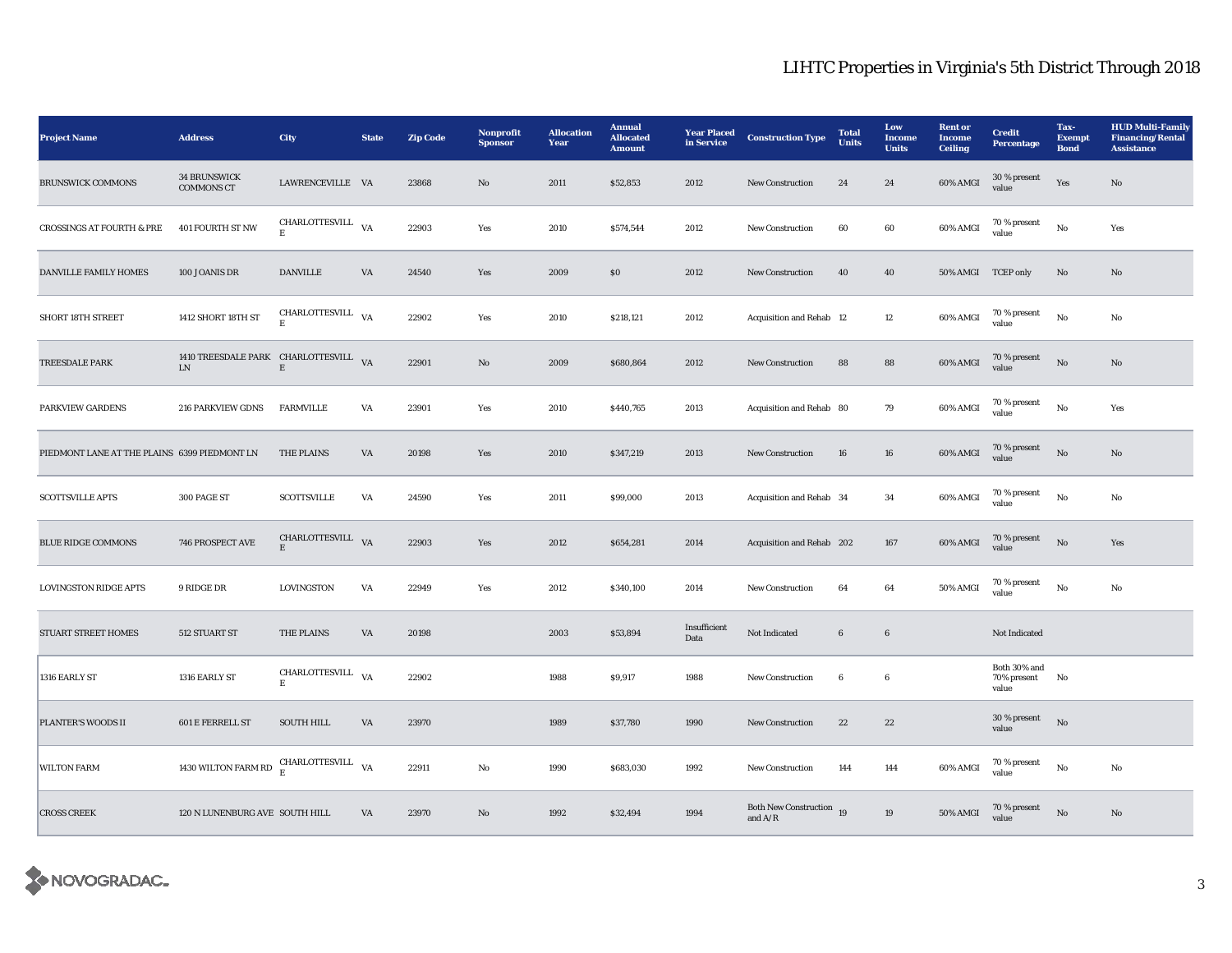| <b>Project Name</b>     | <b>Address</b>          | City                   | <b>State</b> | <b>Zip Code</b> | Nonprofit<br><b>Sponsor</b> | <b>Allocation</b><br>Year | <b>Annual</b><br><b>Allocated</b><br><b>Amount</b> | <b>Year Placed</b><br>in Service | <b>Construction Type</b>                                             | <b>Total</b><br><b>Units</b> | Low<br><b>Income</b><br><b>Units</b> | <b>Rent</b> or<br>Income<br><b>Ceiling</b> | <b>Credit</b><br>Percentage | Tax-<br><b>Exempt</b><br><b>Bond</b> | <b>HUD Multi-Family</b><br><b>Financing/Rental</b><br><b>Assistance</b> |
|-------------------------|-------------------------|------------------------|--------------|-----------------|-----------------------------|---------------------------|----------------------------------------------------|----------------------------------|----------------------------------------------------------------------|------------------------------|--------------------------------------|--------------------------------------------|-----------------------------|--------------------------------------|-------------------------------------------------------------------------|
| <b>SALEM COURT</b>      | 1001 SALEM TPKE         | <b>BEDFORD</b>         | VA           | 24523           | No                          | 1992                      | \$63,548                                           | 1994                             | Both New Construction $\overline{40}$<br>and $\mathrm{A}/\mathrm{R}$ |                              | 40                                   |                                            | 70 % present<br>value       | No                                   | No                                                                      |
| 221 NINTH STREET SW     | 221 NINTH ST SW         | CHARLOTTESVILL VA<br>E |              | 22903           | $\mathbf{N}\mathbf{o}$      | 1990                      | \$952                                              | 1994                             | <b>New Construction</b>                                              | $\mathbf{1}$                 | $\mathbf{1}$                         | <b>50% AMGI</b>                            | $70$ % present value        | $\rm No$                             | No                                                                      |
| <b>COLONIAL RIDGE</b>   | 104 MUSIC ST N          | <b>GRETNA</b>          | VA           | 24557           | No                          | 1993                      | \$58,073                                           | 1995                             | Both New Construction $\,$ 40 $\,$<br>and $A/R$                      |                              | 40                                   | 60% AMGI                                   | 70 % present<br>value       | No                                   | No                                                                      |
| <b>RIO HILL</b>         | 1612 RIO HILL DR        | CHARLOTTESVILL VA<br>E |              | 22901           | $\rm No$                    | 1993                      | \$544,547                                          | 1995                             | <b>New Construction</b>                                              | 139                          | 139                                  | 50% AMGI                                   | 70 % present<br>value       | $_{\rm No}$                          | No                                                                      |
| <b>ROSE HILL II</b>     | 116 ROSEHILL DR         | <b>SOUTH BOSTON</b>    | VA           | 24592           | $_{\rm No}$                 | 1994                      | \$60,291                                           | 1995                             | New Construction                                                     | ${\bf 36}$                   | ${\bf 36}$                           | 60% AMGI                                   | 70 % present<br>value       | $\rm\thinspace No$                   | $\rm No$                                                                |
| <b>MAPLE MANOR APTS</b> | 136 ENDLY ST            | <b>CHASE CITY</b>      | VA           | 23924           | No                          | 1991                      | \$33,445                                           | 1995                             | New Construction                                                     | 26                           | 26                                   | 60% AMGI                                   | 70 % present<br>value       | No                                   | No                                                                      |
| PARKS OF CHATHAM        | 1152 N MAIN ST          | CHATHAM                | VA           | 24531           | No                          | 1991                      | \$56,844                                           | 1996                             | <b>New Construction</b>                                              | 39                           | $39\,$                               | 60% AMGI                                   | 70 % present<br>value       | $_{\rm No}$                          | No                                                                      |
| <b>COUNTRY GREEN</b>    | 1000 E BISHOP DR        | <b>SOUTH BOSTON</b>    | VA           | 24592           | $\mathbf{N}\mathbf{o}$      | 1996                      | \$0\$                                              | 1997                             | Acquisition and Rehab 44                                             |                              | 44                                   |                                            | 30 % present<br>value       | $\rm No$                             |                                                                         |
| <b>HEARTHWOOD APTS</b>  | 2111 MICHIE DR          | CHARLOTTESVILL VA<br>Е |              | 22901           | No                          | 1996                      | \$308,092                                          | 1997                             | Both New Construction 200<br>and $A/R$                               |                              | 200                                  | 60% AMGI                                   | $30$ % present value        | Yes                                  | No                                                                      |
| OAKS I                  | 305 OAK SPRINGS DR      | <b>WARRENTON</b>       | VA           | 20186           | $\rm No$                    | 1994                      | \$496,789                                          | 1997                             | New Construction                                                     | ${\bf 96}$                   | $\bf{96}$                            | 50% AMGI                                   | $70\,\%$ present<br>value   | $_{\rm No}$                          | $\mathbf{N}\mathbf{o}$                                                  |
| DRAKES BRANCH ELDERLY   | 200 FOSTER ST           | DRAKES BRANCH VA       |              | 23937           | $_{\rm No}$                 | 1993                      | \$38,518                                           | 1997                             | New Construction                                                     | $32\,$                       | $32\,$                               | 60% AMGI                                   | 70 % present<br>value       | $\rm\thinspace No$                   | No                                                                      |
| <b>VILLAGE ESTATES</b>  | 642 KV ROAD             | <b>VICTORIA</b>        | VA           | 23974           | Yes                         | 2014                      | \$195,506                                          | 1998                             | Acquisition and Rehab 32                                             |                              | $32\,$                               | 60% AMGI                                   | 70 % present<br>value       | $\rm No$                             | No                                                                      |
| <b>COUNTRY ESTATES</b>  | <b>402 CEDAR AVENUE</b> | <b>FARMVILLE</b>       | VA           | 23901           | Yes                         | 2014                      | \$140,329                                          | 1999                             | Acquisition and Rehab 24                                             |                              | 24                                   | 60% AMGI                                   | $70\,\%$ present<br>value   | No                                   | No                                                                      |
| <b>FARRAR SQUARE</b>    | 101 FARRAR CT           | KEYSVILLE              | VA           | 23947           | $\mathbf{No}$               | 1998                      | \$108,747                                          | 1999                             | New Construction                                                     | 24                           | $\bf 24$                             | 60% AMGI                                   | 70 % present<br>value       | $_{\rm No}$                          | No                                                                      |
| LAKEWOOD (CLARKSVILLE)  | 500 MEADOW CT           | <b>CLARKSVILLE</b>     | VA           | 23927           | No                          | 1997                      | \$66,550                                           | 1999                             | Acquisition and Rehab 52                                             |                              | $52\,$                               | 60% AMGI                                   | $70$ % present<br>value     | No                                   | No                                                                      |

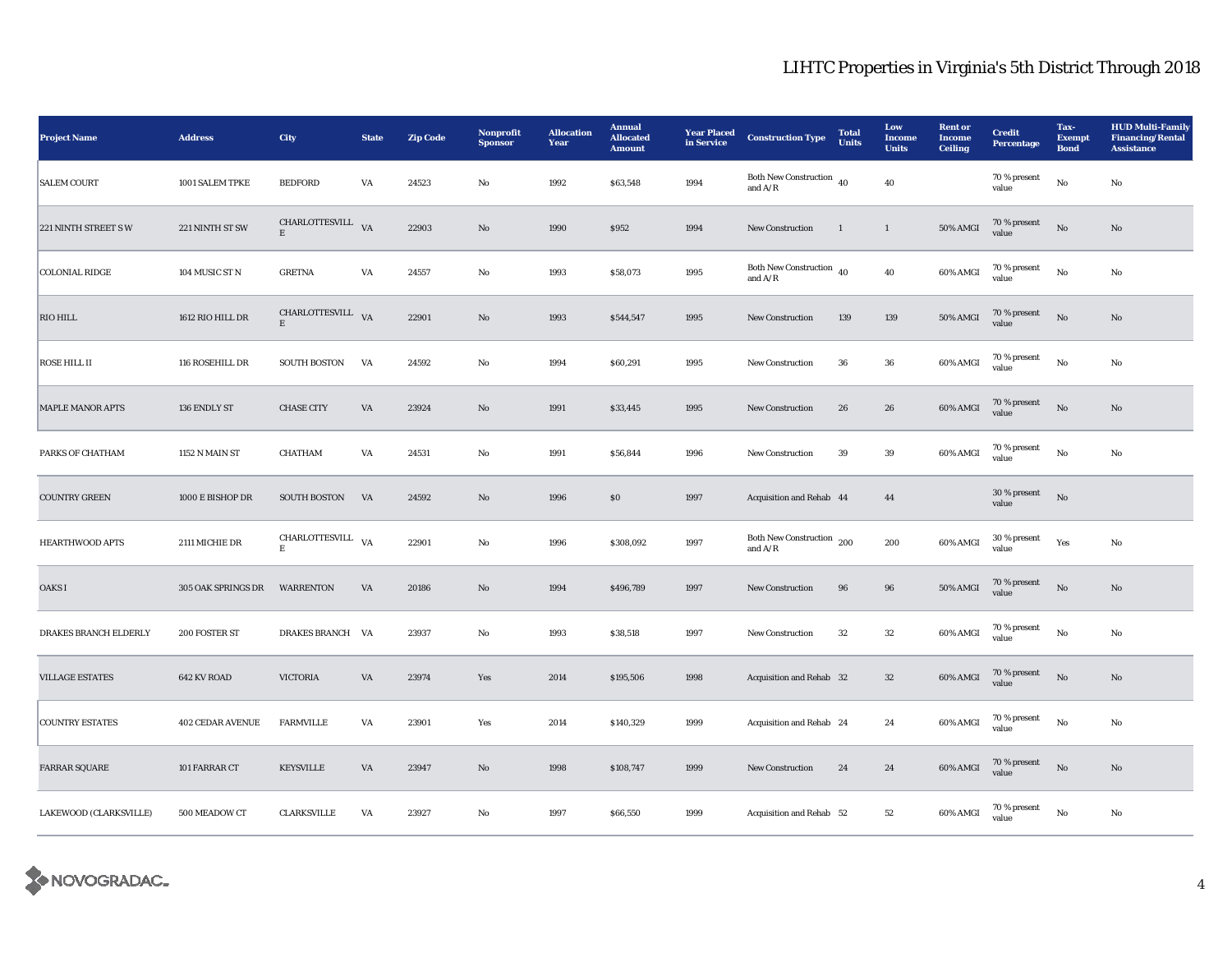| <b>Project Name</b>                      | <b>Address</b>                              | <b>City</b>            | <b>State</b> | <b>Zip Code</b> | Nonprofit<br><b>Sponsor</b> | <b>Allocation</b><br>Year | <b>Annual</b><br><b>Allocated</b><br><b>Amount</b> | <b>Year Placed</b><br>in Service | <b>Construction Type</b> | <b>Total</b><br><b>Units</b> | Low<br>Income<br><b>Units</b> | <b>Rent or</b><br>Income<br><b>Ceiling</b> | <b>Credit</b><br><b>Percentage</b> | Tax-<br><b>Exempt</b><br><b>Bond</b> | <b>HUD Multi-Family</b><br><b>Financing/Rental</b><br><b>Assistance</b> |
|------------------------------------------|---------------------------------------------|------------------------|--------------|-----------------|-----------------------------|---------------------------|----------------------------------------------------|----------------------------------|--------------------------|------------------------------|-------------------------------|--------------------------------------------|------------------------------------|--------------------------------------|-------------------------------------------------------------------------|
| MOUNTAIN VIEW (FRANKLIN CO) 130 WINDY LN |                                             | ROCKY MOUNT            | VA           | 24151           | $\rm No$                    | 1998                      | \$87,180                                           | 1999                             | Acquisition and Rehab 60 |                              | 60                            | 60% AMGI                                   | 70 % present<br>value              | $\rm No$                             | Yes                                                                     |
| <b>MALLSIDE FOREST</b>                   | 816 MALLSIDE FOREST CHARLOTTESVILL VA<br>CT | $\mathbf E$            |              | 22901           | No                          | 1996                      | \$363,779                                          | 1999                             | <b>New Construction</b>  | 160                          | 160                           | 60% AMGI                                   | 30 % present<br>value              | Yes                                  | No                                                                      |
| <b>CANNERY ROW</b>                       | 141 W SECOND ST                             | <b>CHASE CITY</b>      | VA           | 23924           | No                          | 1997                      | \$42,730                                           | 2000                             | Acquisition and Rehab 9  |                              | 9                             | 60% AMGI                                   | 70 % present<br>value              | No                                   | No                                                                      |
| PINECREST L D H A                        | <b>80 CRESTVIEW RD</b>                      | LAWRENCEVILLE VA       |              | 23868           | Yes                         | 2000                      | \$188,000                                          | 2001                             | Acquisition and Rehab 70 |                              | 70                            |                                            | 70 % present<br>value              | No                                   | Yes                                                                     |
| <b>OAKS II</b>                           | 770 FLETCHER DR                             | <b>WARRENTON</b>       | VA           | 20186           | Yes                         | 1999                      | \$142,122                                          | 2001                             | <b>New Construction</b>  | 15                           | 15                            | 60% AMGI                                   | 70 % present<br>value              | $\rm No$                             | No                                                                      |
| <b>HIGHLAND COMMONS</b>                  | 12 WALKER DR                                | <b>WARRENTON</b>       | VA           | 20186           | No                          | 1994                      | \$638,518                                          | 2001                             | <b>New Construction</b>  | 96                           | 96                            | 50% AMGI                                   | 70 % present<br>value              | No                                   | No                                                                      |
| <b>GRETNA VILLAGE</b>                    | 327 PAYNE ST                                | <b>GRETNA</b>          | VA           | 24557           | $\mathbf{N}\mathbf{o}$      | 2001                      | \$125,909                                          | 2002                             | Acquisition and Rehab 47 |                              | 47                            | 60% AMGI                                   | 70 % present<br>value              | No                                   | Yes                                                                     |
| <b>STERLING TRACE</b>                    | 224A BEAVERS MILL RD DANVILLE               |                        | VA           | 24540           | No                          | 2000                      | \$258,350                                          | 2002                             | <b>New Construction</b>  | 48                           | 48                            | 60% AMGI                                   | 70 % present<br>value              | No                                   | No                                                                      |
| PINEWOOD FOREST                          | 849 POWELL DR                               | <b>SOUTH HILL</b>      | VA           | 23970           | No                          | 1999                      | \$219,490                                          | 2002                             | New Construction         | 48                           | 48                            | 50% AMGI                                   | 70 % present<br>value              | No                                   | No                                                                      |
| WOODS EDGE (ALBEMARLE<br>COUNTY)         | 829 MALLSIDE FOREST CHARLOTTESVILL VA<br>CT | $\mathbf E$            |              | 22901           | Yes                         | 2000                      | \$245,475                                          | 2002                             | New Construction         | 97                           | 96                            | 60% AMGI                                   | 30 % present<br>value              | Yes                                  | No                                                                      |
| <b>TIMBERLAKE PLACE</b>                  | 1512 E MARKET ST                            | CHARLOTTESVILL VA<br>E |              | 22902           | Yes                         | 2011                      | \$196,052                                          | 2014                             | New Construction         | 27                           | 26                            | 60% AMGI                                   | 70 % present<br>value              | No                                   | No                                                                      |
| <b>WILLOW OAKS</b>                       | 340 POPLAR ST                               | SOUTH BOSTON           | VA           | 24592           | Yes                         | 2012                      | \$427,073                                          | 2014                             | Acquisition and Rehab 72 |                              | 72                            | 60% AMGI                                   | 70 % present<br>value              | $_{\rm No}$                          | Yes                                                                     |
| <b>LILY RIDGE</b>                        | <b>BUCK DRIVE</b><br><b>EXTENSION</b>       | <b>RUCKERSVILLE</b>    | VA           | 22968           | Yes                         | 2013                      | \$519,519                                          | 2016                             | New Construction         | 48                           | $\bf 48$                      | 60% AMGI                                   | 70 % present<br>value              | $\rm No$                             | No                                                                      |
| VICTORIA PLACE                           | 1409 TIDEWATER<br><b>AVENUE</b>             | <b>VICTORIA</b>        | VA           | 23974           | $_{\rm No}$                 | 2014                      | \$207,324                                          | 2016                             | Acquisition and Rehab 39 |                              | 39                            | 60% AMGI                                   | 70 % present<br>value              | $_{\rm No}$                          | No                                                                      |
| <b>CARLTON VIEWS I</b>                   | 1337 CARLTON AVENUE CHARLOTTESVILL VA       |                        |              | 22902           | Yes                         | 2016                      | \$695,000                                          | 2017                             | <b>New Construction</b>  | 54                           | ${\bf 54}$                    | 60% AMGI                                   | 70 % present<br>value              |                                      | No                                                                      |